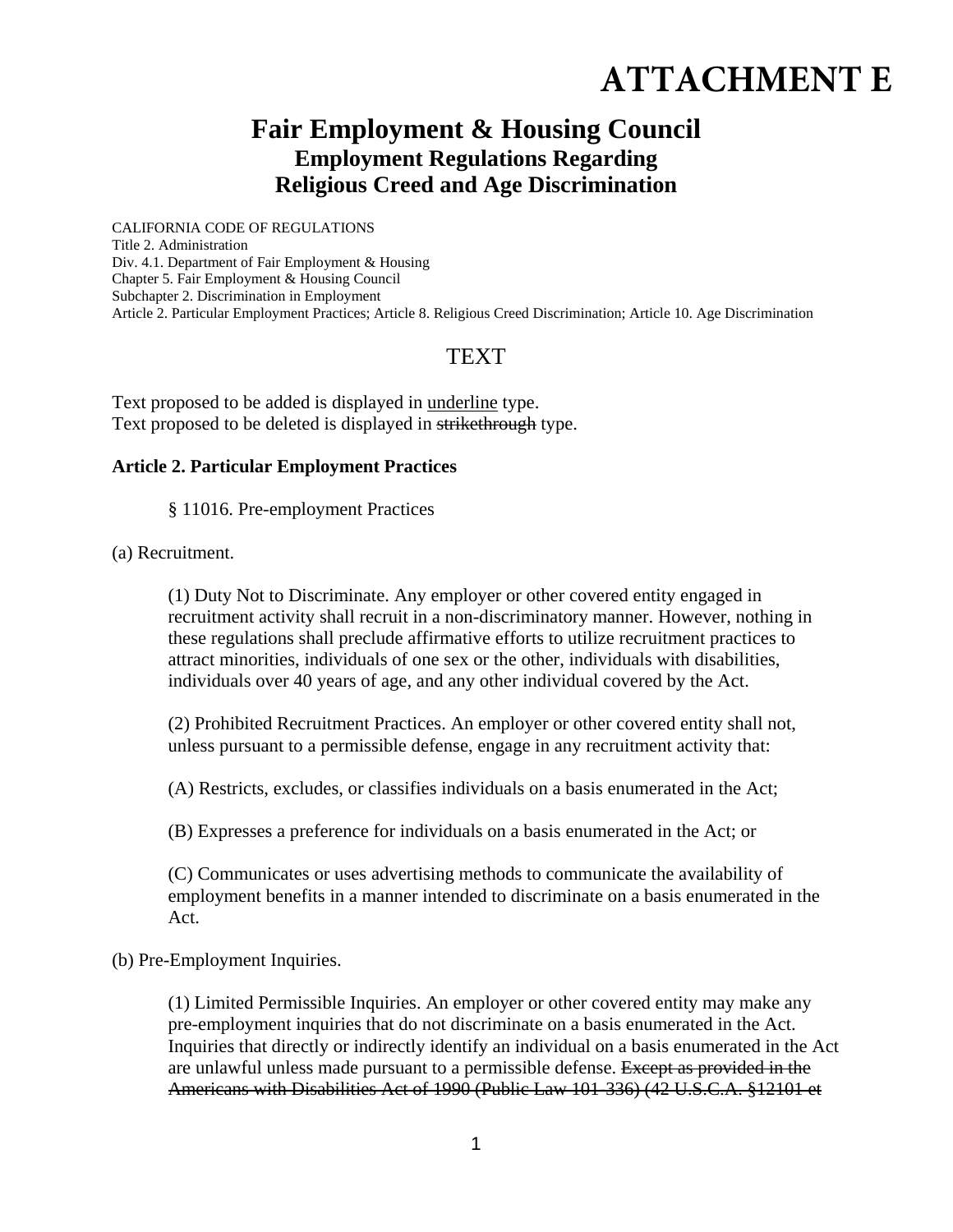seq.) and the regulations adopted pursuant thereto, nothing in Government Code section 12940(d) or in this subdivision, shall prohibit any employer from making, in connection with prospective employment, an inquiry as to, or a request for information regarding, the physical fitness, medical condition, physical condition, or medical history of applicants if that inquiry or request for information is directly related and pertinent to the position the applicant is applying for or directly related to a determination of whether the applicant would endanger his or her health or safety or the health or safety of others.

(A) An employer may make, in connection with prospective employment, an inquiry as to, or request information, regarding the physical fitness, medical condition, physical condition, or medical history of applicants if the inquiry or request for information is directly pertinent to the position the applicant is applying for or directly related to a determination of whether the applicant would endanger their health or safety or the health of safety of others, except as provided by the Americans with Disabilities Act of 1990 (Public Law 101 336) (42 U.S.C.A. § 12101 et seq.) and the regulations pursuant thereto.

(B) Pre-employment inquiries regarding an applicant's availability for work on certain days and times shall not be used to ascertain the applicant's religious creed, disability, or medical condition. Where there is a business necessity, inquiries as to the availability for work on certain days and times are permissible.

(i) In general, such inquiries must clearly communicate that an employee need not disclose any scheduling restrictions based on legally protected grounds, in language such as: "Other than time off for reasons related to your religion, a disability, or medical condition, are there any days or times when you are unavailable to work?"

(ii) If, due to a business necessity, an employer has a specific scheduling requirement and must discuss any related accommodations prior to making a hiring decision, the employer must clearly notify applicants of the scheduling requirement, and inform applicants that any requests for a reasonable accommodation based on religion, disability, or medical condition, must be raised and discussed through an interactive process prior to the hiring decision.

(2) Applicant Flow and Other Statistical Recordkeeping. Notwithstanding any prohibition in these regulations on pre-employment inquiries, it is not unlawful for an employer or other covered entity to collect applicant-flow and other recordkeeping data for statistical purposes as provided in section 11013(b) of these regulations or in other provisions of state and federal law.

(c) Applications.

(1) Application Forms. When employers or other covered entities provide, accept, and consider application forms in the normal course of business, in so doing they shall not discriminate on a basis enumerated in the Act.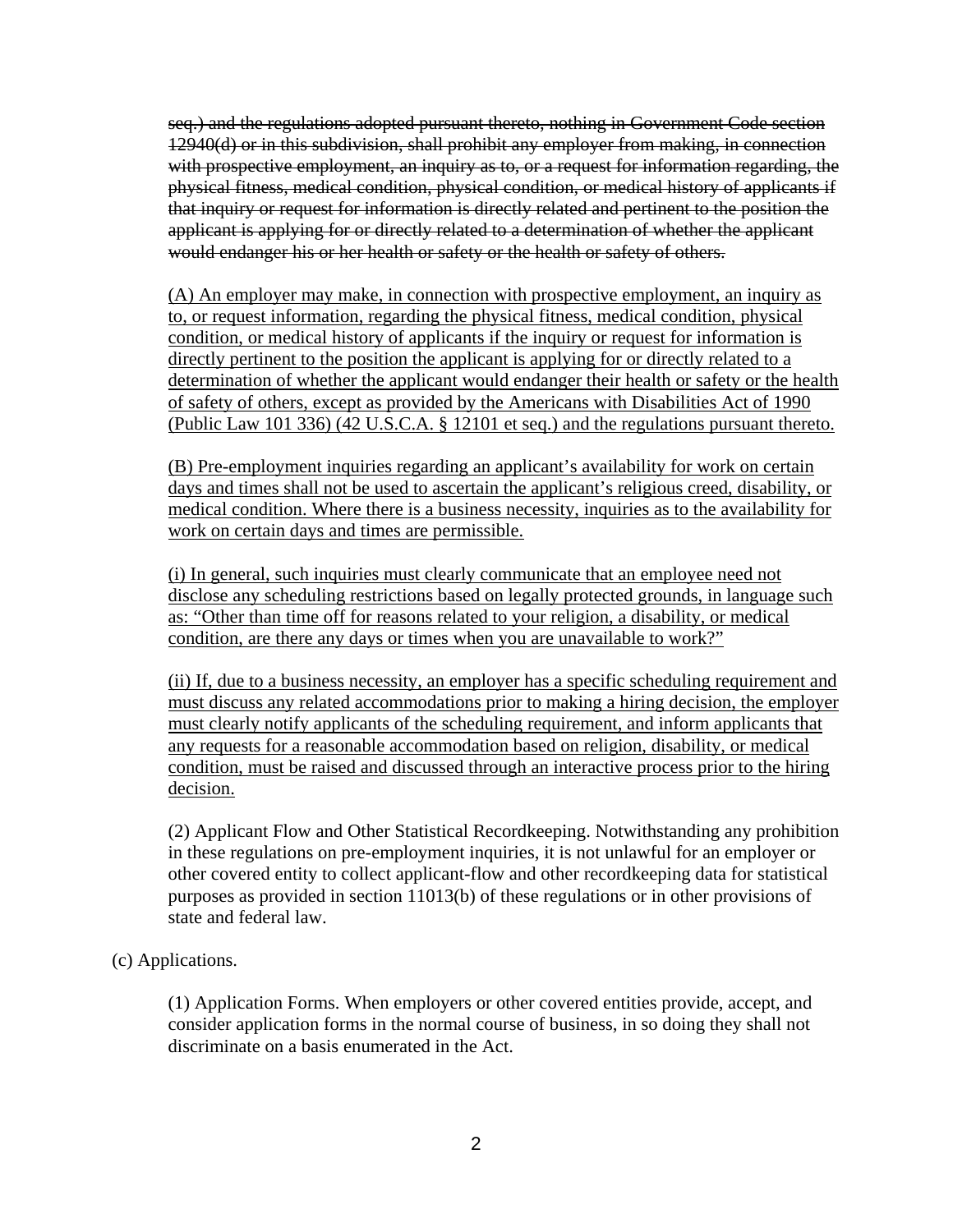(2) Photographs. Photographs shall not be required as part of an application unless pursuant to a permissible defense.

(3) Schedule Information. An application's request for information related to schedule and availability for work, in some instances, may deter applicants due to their religious creed, disability, or medical condition. Employment applications that request such information will be scrutinized to assure the request is for a permissible purpose and not for an unlawful purpose.

(A) The use of online application technology that limits or screens out applicants based on their schedule may have a disparate impact on applicants based on their religious creed, disability, or medical condition. Such a practice is unlawful unless pursuant to a business necessity and the online application technology includes a mechanism for the applicant to request an accommodation.

(43) Separation or Coding. Application forms shall not be separated or coded or otherwise treated so as to identify individuals on a basis enumerated in the Act unless pursuant to a permissible defense or for recordkeeping or statistical purposes.

(d) Interviews. Personal interviews shall be free of discrimination. Notwithstanding any internal safeguards taken to secure a discrimination-free atmosphere in interviews, the entire interview process is subject to review for adverse impact on individuals on a basis enumerated in the Act.

Note: Authority cited: Section 12935(a), Government Code. Reference: Sections 12920, 12921, 12940, 12941 and 12942, Government Code.

## **Article 8. Religious Creed Discrimination**

§ 11063. Pre-employment practices

Pre-employment inquiries regarding an applicant's availability for work on weekends or evenings shall not be used as a pretext forto ascertaining their his or her religious creed, nor shall such inquiry be used to evade the requirement of reasonable accommodation. However, inquiries as to the availability for work on weekends or evenings are permissible where reasonably related to the normal business requirements of the job in question, and comply with section 11016 of these regulations.

Note: Authority cited: Section 12935(a), Government Code. Reference: Sections 12920, 12921 and 12940, Government Code.

## **Article 10. Age Discrimination**

§ 11075. Definitions.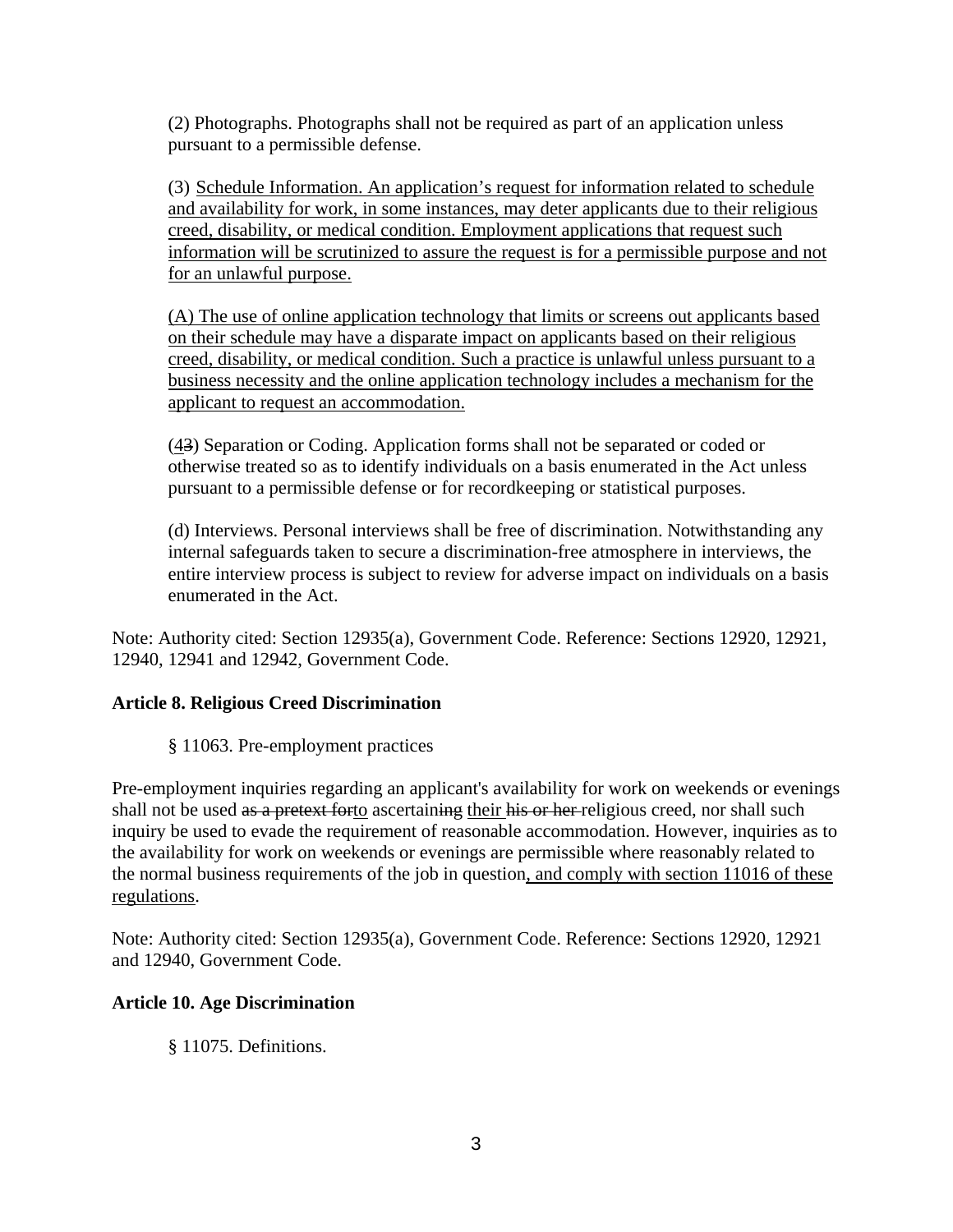As used in this article the following definitions of terms apply, unless the context in which they are used indicates otherwise:

(a) "Age-based stereotype" refers to generalized opinions about matters including the qualifications, job performance, health, work habits, and productivity of individuals over forty.

(b) "Basis of age" or "ground of age" refers to age over 40.

(c) "Collective bargaining agreement" refers to any collective bargaining agreement between an employer and a labor organization that is in writing.

(d) "Employer" refers to all employers, public and private, as defined in Government Code Section 12926.

(e) "Employment benefit" refers to employment benefit as defined in section  $11008(g)$ . It also includes a workplace free of harassment as defined in section 11019(b) of Subchapter 2.

(f) "Normal retirement date or NRD" refers to one of the following dates:

(1) for employees participating in a private employee pension plan regulated under the federal Employee Retirement Income Security Act of 1974, the NRD refers to the time a plan participant reaches normal retirement age under the plan or refers to the later of either the time a plan participant reaches 65 or the 10th anniversary of the time a plan participant commenced participation in the plan;

(2) for employees not described under (1) whose employers have a written retirement policy or whose employers are parties to a collective bargaining agreement that specifies retirement practices, the NRD refers to the normal retirement time or age specified in such a policy or agreement; or

(3) for employees not described under either (1) or (2) the NRD refers to the last calendar day of the month in which an employee reaches his or her 70th birthday.

(g) "Over 40" refers to the chronological age of an individual who has reached or passed his or her 40th birthday.

(h) "Private employer" refers to all employers not defined in subsection (id) belowabove.

(i) "Public employer" refers to public agencies as defined in Government Code Section 31204.

(j) "Retirement or Pension Program" refers to any plan, program or policy of an employer that is in writing and has been communicated to eligible or affected employees, which is intended to provide an employee with income upon retirement (this may include pension plans, profitsharing plans, money-purchase plans, tax-sheltered annuities, employer sponsored Individual Retirement Accounts, employee stock ownership plans, matching thrift plans, or stock bonus plans or other forms of defined benefit or defined contribution plans).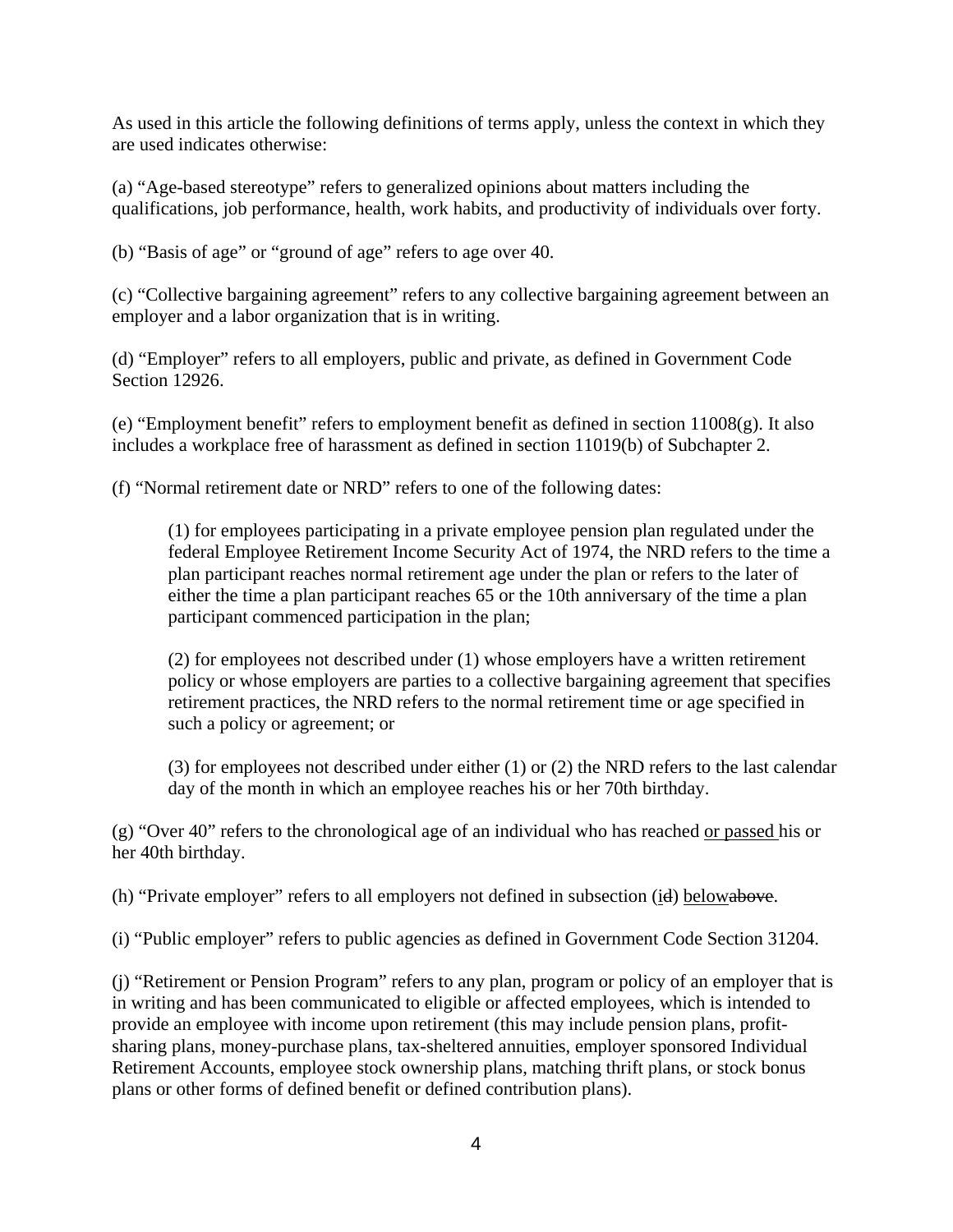Note: Authority cited: Section 12935(a), Government Code. Reference: Sections 12926, 12940, 12941(a) and 12942, Government Code.

§ 11076. Establishing Age Discrimination.

(a) Employers. Discrimination on the basis of age may be established by showing that a job applicant's or employee's age over 40 was considered in the denial of employment or an employment benefit. The presumption of discrimination may be established by showing that a facially neutral practice has an adverse impact on applicants or employees over the age of 40, unless the practice is tied to a legitimate overriding business necessity such that the practice is necessary to the safe and efficient operation of the business and effectively fulfills the business purpose it is supposed to serve. (Business necessity is defined in section 11010(b)). In the context of layoffs or salary reduction efforts that have an adverse impact on employees over the age of 40, an employer's preference to retain lower paid workers, alone, is insufficient to negate the presumption. The practice may still be impermissible, even where a legitimate business necessity exists, where it is shown that an alternative practice would have accomplished the business purpose equally well with a lesser discriminatory impact.

(b) Employment Agencies, Labor Organizations, and Apprenticeship Training Programs in Which the State Participates. Discrimination on the basis of age may be established against employment agencies, labor organizations, and apprenticeship training programs in which the state participates upon a showing that they have engaged in recruitment, screening, advertising, training, job referral, placement or similar activities that discriminate against an individual or individuals over 40.

Note: Authority cited: Section 12935(a), Government Code. Reference: Sections 12920,  $12926(e)$ , (d) and (e), and  $12941$ , Government Code.

§ 11077. Defenses.

[No change to text.]

§ 11078. Pre-Employment Practices.

(a) Recruitment and Advertising.

(1) Recruitment. The provisions of section 11016(a) are applicable and are incorporated by reference herein.

Generally, during recruitment it is unlawful for employers to refuse to consider applicants because they are over 40 years of age. Examples of unlawful recruitment requirements are maximum experience limitations, the requirement that candidates be "digital natives" (an individual who grew up using technology from an early age), or the requirement that candidates maintain a college-affiliated email address. However, it is lawful for an employer to participate in established recruitment programs with high schools, colleges,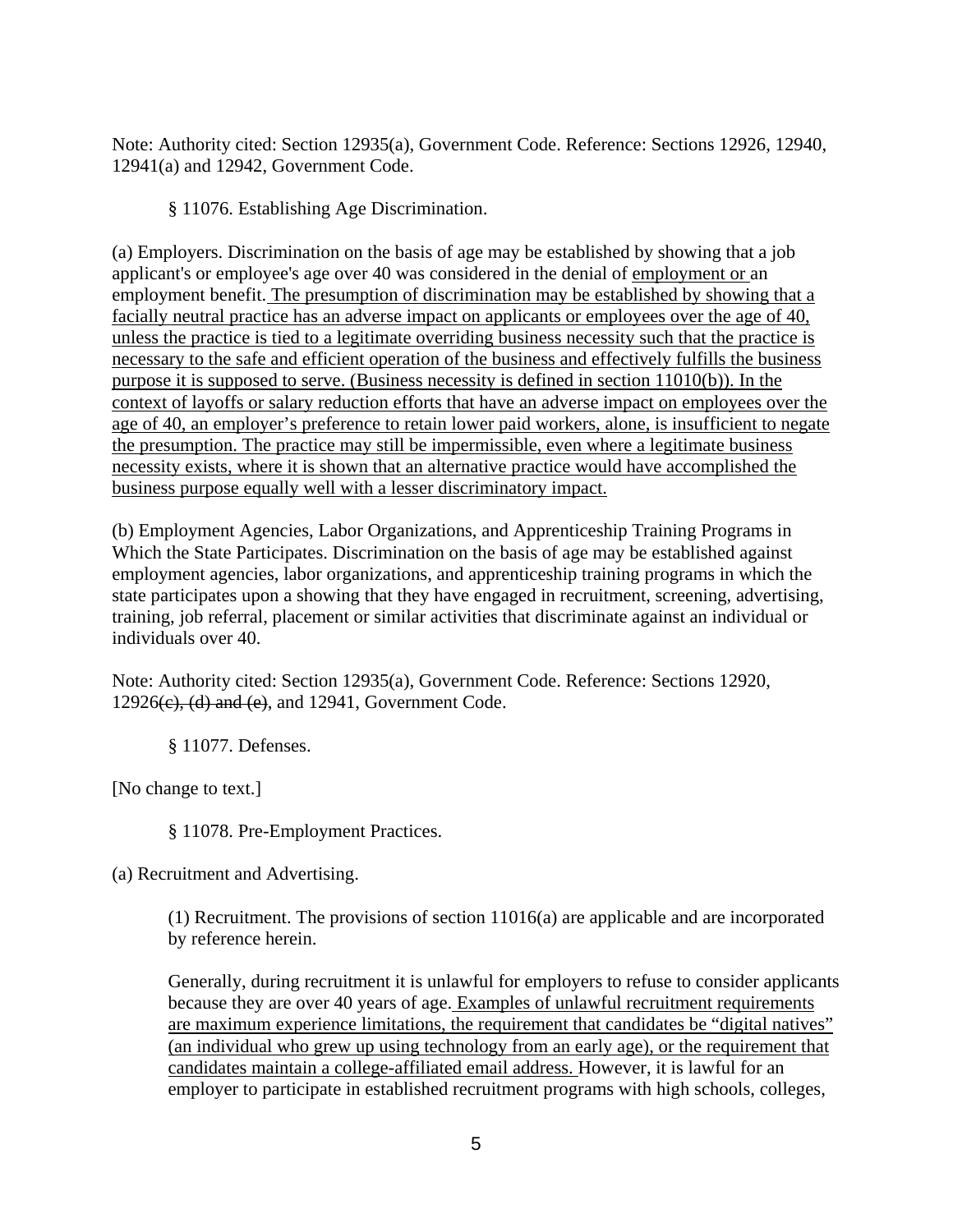universities and trade schools. It is also lawful for employers to utilize temporary hiring programs directed at youth, even though such programs traditionally provide disproportionately few applicants who are over 40. However, exclusive screening and hiring of applicants provided through the above recruitment or temporary programs will constitute discrimination on the basis of age if the programs are used to evade the Act's prohibition against age discrimination.

(2) Advertising. It is unlawful for an employer to either express a preference for individuals under 40 or to express a limitation against individuals over 40 when advertising employment opportunities by any means such as the media, employment agencies, and job announcements.

Note: Authority cited: Section 12935(a), Government Code. Reference: Sections 12941 and 12942, Government Code.

§ 11079. Advertisements, Pre-Employment Inquiries, Interviews and Applications.

(a) Advertisements. Unless age is a bona fide occupational qualification for the position at issue, advertisements for employment that are drafted such that a reasonable person would interpret an attempt to deter or limit employment of people over 40 are unlawful. Examples of prohibited advertisements include those that designate a preferred applicant age range or that include terms such as young, college student, recent college graduate, boy, girl, or others terms that imply youth.

(b) Pre-Employment Inquiries. Unless age is a bona fide occupational qualification for the position at issue, Ppre-employment inquiries that would result in the direct or indirect identification of persons on the basis of age are unlawful. Examples of prohibited inquiries are requests for age, date of birth, or graduation dates, excepting where age is bona fide occupational qualification. This provision applies to oral and written inquiries and interviews. (See section 11016(b), which is applicable and incorporated by reference herein.) Pre-employment inquiries that result in the identification of persons on the basis of age shall not be unlawful when made for purposes of applicable reporting requirements or to maintain applicant flow data provided that the inquiries are made in a manner consistent with Section 11013 (and particularly subsection (b)) of Article 1.

(cb) Applications. Unless age is a bona fide occupational qualification for the position at issue, il is discrimination on the basis of age for an employer or other covered entity to reject or refuse to seriously and fairlyprovide equal consideration of the application form, pre-employment questionnaire, oral application or the oral or written inquiry of an individual because such individual is over 40. (See section 11016(c), which is applicable and incorporated by reference herein.)

(1) An application's request for information that could lead to the disclosure of the applicant's date of birth or age (such as graduation date) is not, in itself, unlawful. However, the application's request for such information may tend to deter older applicants or otherwise indicate discrimination against applicants who are over 40.